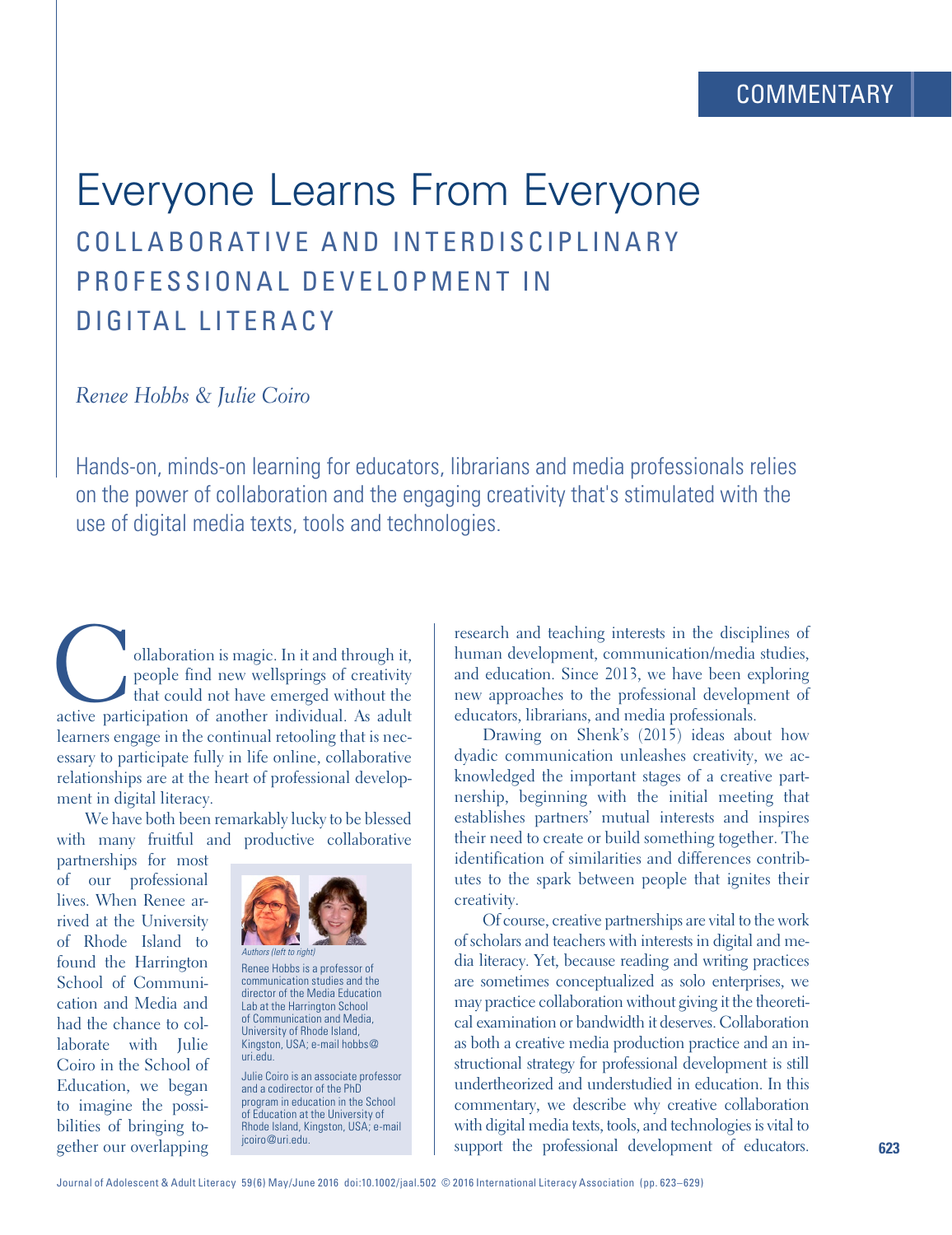Because of our shared belief that collaboration through inquiry and media making can generate personally meaningful, transformative learning experiences, we created the Summer Institute in Digital Literacy and the Graduate Certificate in Digital Literacy. We wanted educators, librarians, and media professionals to learn from and with one another, using inquiry practices in the design of transformative learning experiences with digital media and technology.

# Advancing Professional Development in Digital and Media Literacy

The Summer Institute in Digital Literacy is an intensive professional development program for K–12 and college educators, librarians, and media professionals. The program is cohosted by the School of Education Special Programs and the Media Education Lab at the University of Rhode Island. The summer institute can be taken as part of the Graduate Certificate in Digital Literacy, a 12-credit postgraduate certificate program that uses blended learning pedagogies to advance leadership in digital literacy.

Both the Summer Institute in Digital Literacy and the graduate certificate program are designed to meet the needs of educators, librarians, and media professionals who are interested in exploring the practical implications of an expanded conceptualization of literacy. We intentionally attract people with broad interests in the intersection of media, technology, and education, and we all benefit from many different kinds of experts who bring deep experiences to share as workshop presenters and participants. In 2015, participants came from more than 20 states and 12 countries. Each year, we invite faculty members with diverse areas of expertise to join us for the week, alongside approximately 35 workshop presenters who also attend to share their knowledge and expertise. Over three years, the program has grown from 60 to 165 participants. We describe it as a "hands-on, minds-on learning experience."

Dyadic partnerships are a key ingredient of the program's curriculum design. Each day, each participant works collaboratively with a partner to develop a project-based instructional unit or series of lesson

*Experiences with creative collaboration helps build confidence in digital literacy.* plans. The partners are asked to create digital media together as they conceptualize and design a learning experience. We are finding that collaborative and creative media production activities serve as a powerful intellectual stimulus for adult learners.

We adapted and built on the work of others in developing the institute. Hiller Spires, whose work in professional development at the New Literacies Teacher Leader Institute at North Carolina State University, initially inspired our efforts. Spires was a faculty member in the Summer Institute in Digital Literacy in 2013. Although this commentary describes a bit about our dyadic collaboration, we must acknowledge that our collaboration involved not just the two of us. Many individuals, each of whom shared their creativity, time, treasure, and talents, helped shape the program in particular ways. We are especially grateful to colleagues who served as faculty members for the program-Jill Castek, Kara Clayton, Charlie Coiro, Rhys Daunic, Yonty Friesem, Kristen Hokanson, Diana McMasters, Kelly Mendoza, Mary Moen, Hiller Spires, and David Quinn—as well as keynote speakers Douglas Rushkoff, Joyce Valenza, and Howard Rheingold.

During the six-day, 42-hour program, participants are introduced to key theories of digital literacy in the context of an inquiry-learning paradigm, with time to experiment with and explore a wide range of digital texts, tools, and technologies. They collaborate in partnerships to create a project-based inquiry unit that enables them to demonstrate their digital skills in the context of an authentic and situated learning. By using the #digiURI hashtag via social media, they also become part of an online community of learners. All participants take part in sharing their knowledge to demonstrate that everyone has something to share and learn from everyone when it comes to the use, analysis, and creation of digital media texts, tools, and technologies.

Participants deepen their understanding of digital literacy while developing practical skills in accessing, analyzing, and creating with digital media (view a list of specific competencies as supporting information here: [http://bit.ly/digitalmedialit\)](http://bit.ly/digitalmedialit). Participants also have time to reflect on the implications of the digital shift in education, leisure, citizenship, and society. With over 60 workshops and special sessions, the program offers participants a wide array of choices to learn new digital tools, explore digital texts, learn about promising instructional practices, gain information about new research, and discuss important controversies about the use of digital media and technology by children and young people within and outside of schools.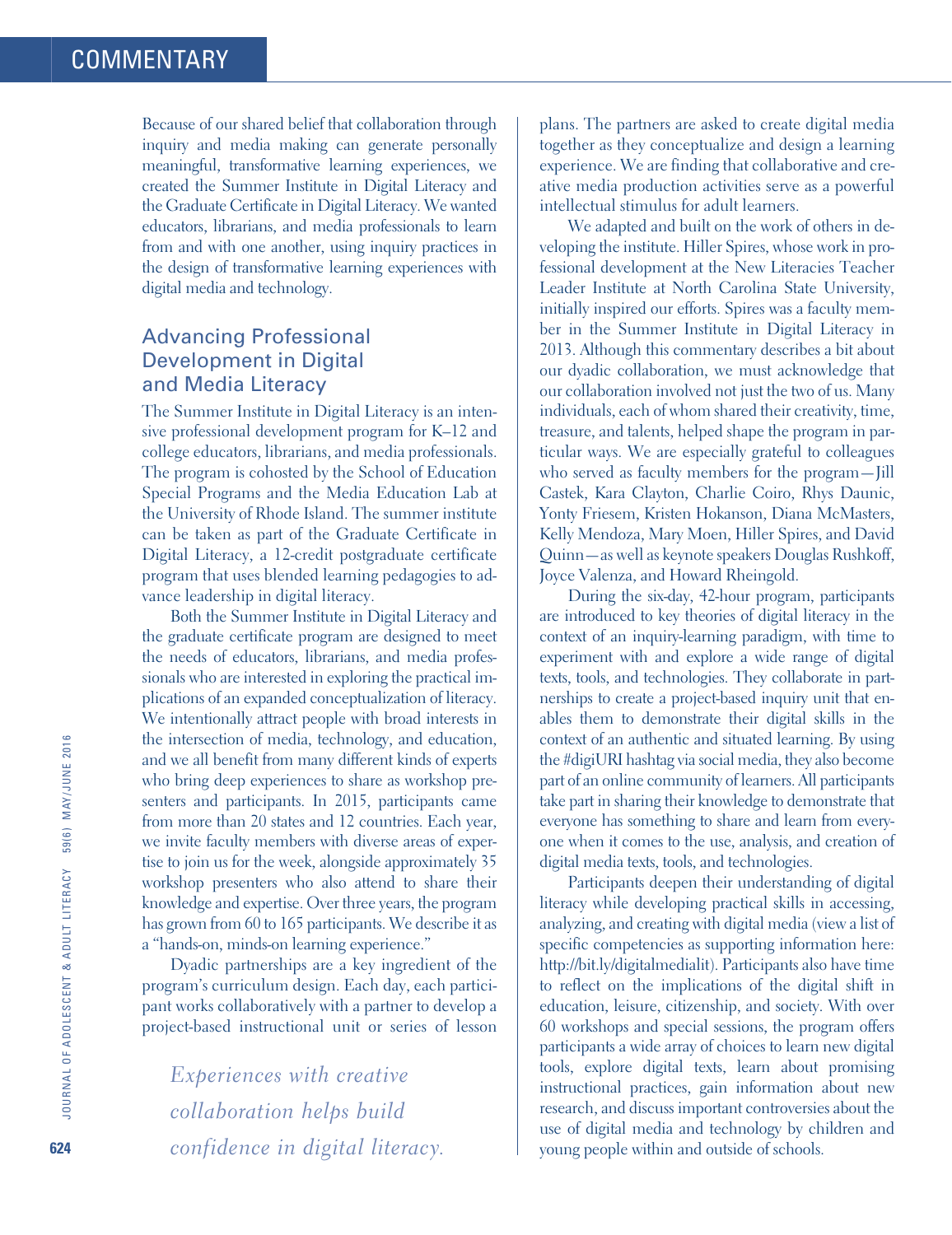## Digital Culture Relies on Interdependence

As global citizens and local change agents in the community, classroom teachers, college faculty, school leaders, librarians, and media and information professionals all benefit from acquiring leadership skills to help them advance digital literacy from an idea into action. We each see our own vision for digital literacy as ultimately interdependent on the others' because online reading and digital authorship are only two of the many significant dimensions of digital literacy. We also recognize that the instructional practices of critical analysis, comprehension, creative media production, and reflection on social consequences are all woven together, as Burnett (2015) proposed with the WOVEN acronym that identifies five multimodal forms (written, oral, visual, electronic, and nonverbal) that underpin the Writing and Communication Program at Georgia Tech.

No longer can we teach reading comprehension as separate and distinct from the practices of oral expression, writing composition, and multimedia production. No longer can we teach reading comprehension without bringing in critical perspectives about text, context, culture, and technology. No longer can we ignore the texts of visual media, mass media, and popular culture or make hard-and-fast distinctions between in-school and out-of-school learning. And because communication is a form of social power that can help maintain or challenge the social status quo, it is important to understand how essential literacy practices are for social action, reform, and political, social, and cultural change.

Unfortunately, academic culture often prizes the ideal of the lone creator, a figure that is deeply rooted in the Enlightenment mythos of the self-contained individual, working solo (perhaps by candlelight) to create works of art. As a way to counter this set of beliefs, filmmaker Tiffany Shlain (2012) explored the importance of networked creativity. She examined the shift in cultural values from independence to interdependence in the short film "Declaration of Interdependence." In the film, which was created using an approach she calls cloud filmmaking, Shlain edited video contributed by people from around the world as they recited a manifesto. We see and hear people of all ages, races, and nationalities sharing ideas such as, "What will propel us forward as a species / is our curiosity / our ability to forgive / our ability to appreciate / our courage / and our desire to

connect" (1:29–1:47). With roots in the concept of remix culture, this film directly connects to ideas from Johnson's (2010) book *Where Good Ideas Come From*, where creativity is seen as emerging from people dipping into the cultural resources of the whole community ecology, remixing and connecting ideas. Naturally, we are attracted to this idea as an approach to professional development.

# Building Collaborative Energy Through Creative Tension

When it comes to the magic of collaboration, for many reasons, the concept of interdependence is hard to understand—even for the individuals who work in partnerships themselves. Dyads are intimate and personal relationships, and no two relationships are exactly alike. Certain key factors enable a creative team to develop a joint identity in the context of the work they create together. Collaborative relationships thrive as partners who take on distinct and enmeshed roles that enable them to contribute to the work process. "The authors of a new paradigm can't be total strangers to the field," Shenk (2014) wrote, "or they won't have the knowledge to do their work, let alone the influence to effect change. But they can't be vested insiders either, or they'll be constrained by convention" (p. 14). Creative partners often have regular fixed identity positions, with the partnership depending on their talents and particular areas of expertise. Yet, as "the most fluid and flexible of relationships" (p. xxii), the real creativity in a dyadic partnership comes as roles shift and change over time. It is these shifts and changes that generate the frisson of creative energy, a dialectic that supports new ideas and new forms of expression. Indeed, creative partnerships inevitably involve creative tension, as "the people we're drawn to may unsettle us" (p. 210). Indeed, it is that tension that stimulates and energizes innovation.

This was important to us in designing the summer institute, and it is also why work with a dyad partner is so important for our approach to professional development in digital and media literacy. During the week, we help participants reflect on their particular styles of collaboration and the habits of mind that best support their own ability to learn with and about digital media. Participants come together to design an instructional unit that addresses a particular learning context, creating at least two forms of multimedia for use in that unit using digital tools that they have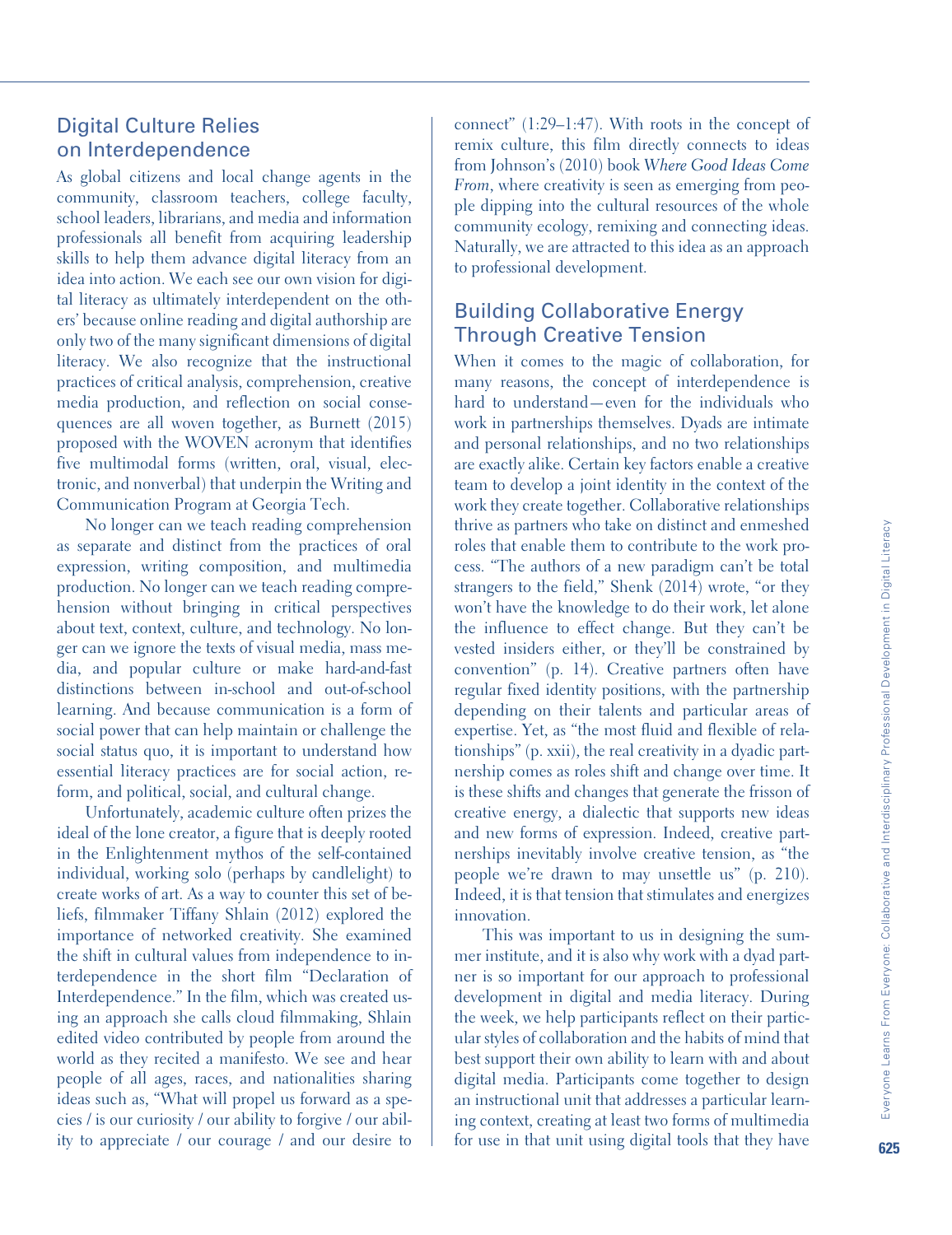

learned at the institute. We scaffold instructional design using the digital literacy curriculum framework, which we call the flower model (see Figure 1). It offers a systematic approach to curriculum development by inviting educators to consider these six elements as they design learning experiences:

- 1. *Context:* Start by reflecting deeply on the needs of the learner, considering the context, the community, and your own values and priorities as an educator. Teaching and learning are social practices that are situational and contextual.
- 2. *Purpose:* Identify the learning outcomes, standards, or goals of your curriculum.
- 3. *Content:* What resources will you use? How will you use print, visual, sound, or digital media texts and tools?
- 4. *Pedagogy:* What instructional practices will shape what happens during the learning process?
- 5. *Assessment:* What work products will students create? What criteria will be used to assess student learning?
- 6. *Task or activity:* What compelling question or scenario will you use to connect your learning tasks to the real world? This component emerges as a creative idea but gets refined and developed by considering the other five elements of the model.

As partners inevitably recognize as they work together during the week, the differences between them are a fertile source of creative energy. For example, in 2014, Amanda Murphy, a high school social studies teacher from Rhode Island, collaborated with Kara Clayton, a high school media teacher from suburban Detroit, Michigan. During the summer institute, they developed a project idea: to explore how to best help students use cell phones to support learning. During the 2014–2015 academic year, Amanda and Kara identified the gaps in students' knowledge and skills in the use of cell phones for learning. They discovered that although students use cell phones for social interaction, they are unfamiliar with the many productivity tools that can support their academic work. Then, students identified topics to learn about and worked to create short video tutorials (e.g., how to record a voice memo, set up a calendar notification, scan a document). Finally, students in Michigan and Rhode Island viewed one another's completed videos and offered feedback on them for potential revision. The teachers were pleased that their collaboration helped students extend the authentic audience for their tutorial videos beyond the walls of their school.

In developing the professional development program, we also confronted professional and disciplinary differences as part of the collaborative process. Julie's research expertise in online reading embodies her passion for supporting students through the important processes of search, source evaluation, comprehension, and synthesis. Renee recognizes how the changing media environment is contributing to a shift in the concept of authority, which is destabilizing older hierarchical views of knowledge and enabling students and teachers to share and learn from each other. Julie uses a particular approach to analyzing patterns in the online search and meaning-making process as young learners gather information, interpret it, and analyze it (Coiro, Sekeres, Castek, & Guzniczak, 2014). She also has a deep understanding of how young people engage in the process of synthesizing and communicating their understanding in the context of academic schoolwork. Renee's work has been focused on examining the pedagogical strategies, learning contexts, and motivations of educators who aim to enhance students' ability to both critically analyze and create mass media, popular culture, and digital media in a wide variety of forms (Hobbs & Moore, 2013).

In developing the Graduate Certificate Program in Digital Literacy, we both gradually came to conceptualize our work in relation to the practices of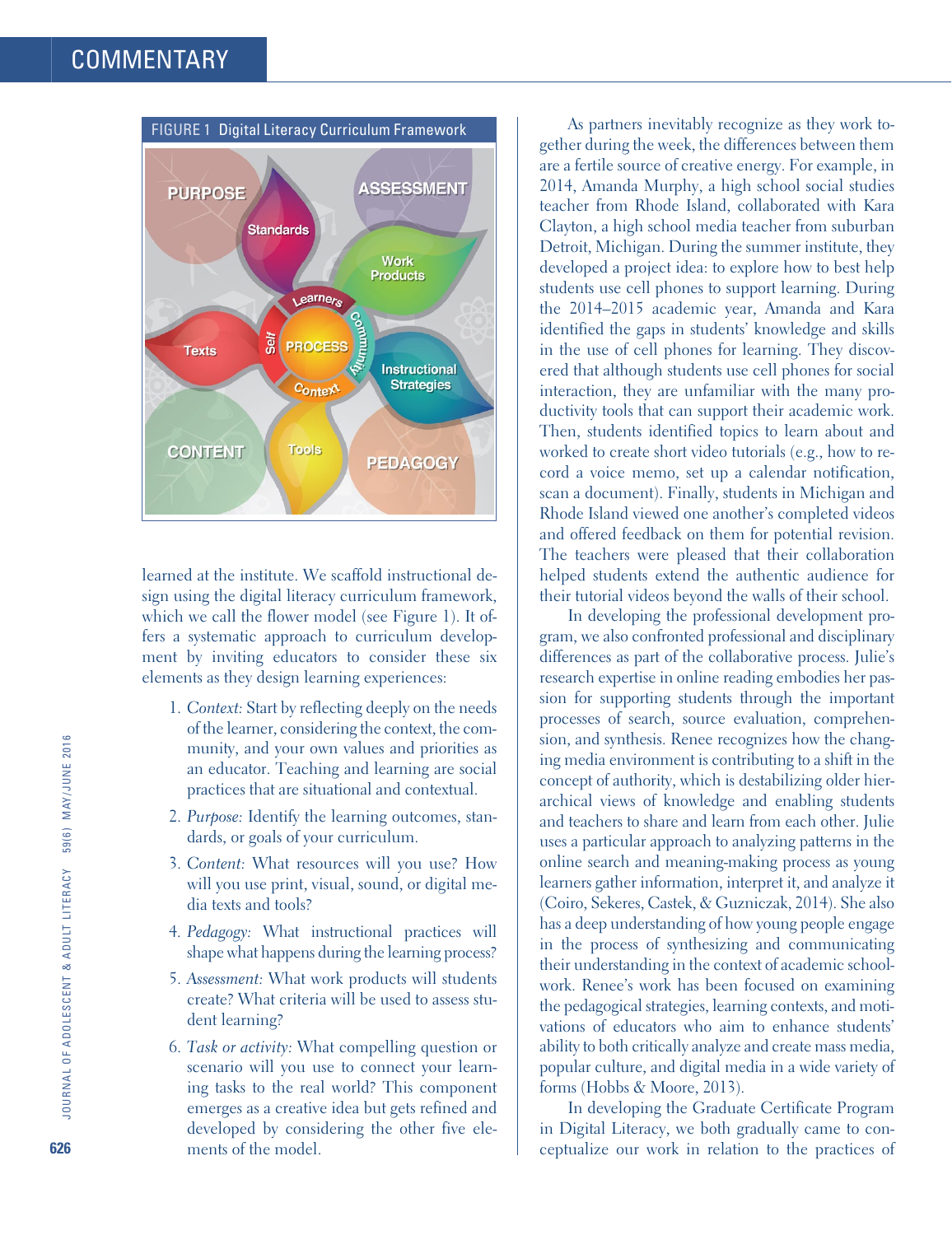digital reading and writing. While we acknowledged the overlap and synergy in our ideas, we also recognized how our life trajectories and disciplinary home bases have shaped the choices we make in our scholarship and teaching. We also knew that digital literacy was much more complicated than just our particular areas of expertise. We know that a collaborative effort of knowledgeable, engaged educators, librarians, scholars, activists, researchers, media makers, leaders, and policymakers will be needed to make digital literacy a reality in schools, colleges, libraries, and informal learning settings in the United States and around the world.

One thing is certain: Although we both want to support teachers in advancing these practices in K–12 and higher education, we do not want these ideas to get oversimplified into a silly checklist, as sometimes happens in education. Given how fast technology and media are changing, what instructional strategies best prepare people for an unknowable future?

#### Why Dyadic Collaboration Contributes to Professional Development

When adult learners experience the authentic value of teamwork and collaboration to promote learning, their understanding of digital literacy deepens. We have very solid evidence that participants experience a life-changing form of education by participating in the Summer Institute in Digital Literacy. More than 70% of participants consider it to be the best or nearly the best professional development program they have ever experienced. In describing why she rated the institute a 10 on a 10-point scale, when asked to compare the program with all other forms of professional development experienced in her career, one teacher wrote, "It was interacting with and learning from researchers and other educators, the variety of pull-out mini workshops, the focus on collaboration, creating a final product, access to the wiki, and getting exposure to others' projects and ideas." Another participant wrote,

Collaborating with colleagues, making new connections, having the material modeled to us and then getting the time to practice and interact with concepts, tweeting, friendships and encouragements of the heart to store up and provide motivation going into a new school year.

It is worth considering why educators benefit from the opportunity to work within a dyad partnership to create a project-based inquiry unit and create digital media products. What makes this a meaningful learning and leadership experience for participants? As we begin to explore why it works, there are at least three reasons that spring to mind.

First, dyads promote personal reflection in a social context. Working in a new, collaborative dyadic relationship forces participants to articulate their own identity in the context of their work and life, requiring them to think and communicate clearly to another individual about their own goals and objectives for using digital texts, tools, and technologies. In doing this, there is an opportunity for reflection. You may be wondering, How do participants find their dyad partner? Some people come with a partner from their school or community, but most find a partner at the beginning of the week, as several meet-and-greet experiences enable people to interact, socialize, and discover common ground. Although partners will sometimes have common career backgrounds and occupations, they more typically come from different backgrounds. Therefore, teachers have to explain themselves to someone they have just met. Sometimes this process actually helps people gain clarity about their own work, providing an opportunity to reflect on personal motivations and values. Getting to learn more about the dyad partner may also help people more deeply appreciate and value the affordances of their own particular work and life situation. This may explain why people come away from the summer institute feeling energized.

Second, dyads provide cognitive and emotional support for the process of learning to use digital tools. Most participants identified themselves as beginning- or intermediate-level users of digital media and technology. Some arrive with fears and anxieties that their skills are not adequate. During the week, participants have many opportunities for lowstakes exploration of digital tools. They have many opportunities to experience success. Quantitative and qualitative evidence from the program evaluation has helped us learn that participants appreciated the mix of theory and time for hands-on exploration; they valued the opportunity to choose which digital skills to develop and to have time for using, exploring, and creating (Hobbs, Coiro, Friesem, Viens, & Jaffee, 2015). Having a partner nearby and being able to rely on other people to help with problem solving when experiencing challenges can be helpful in dealing with the frustration that can occur when learning to use new digital tools.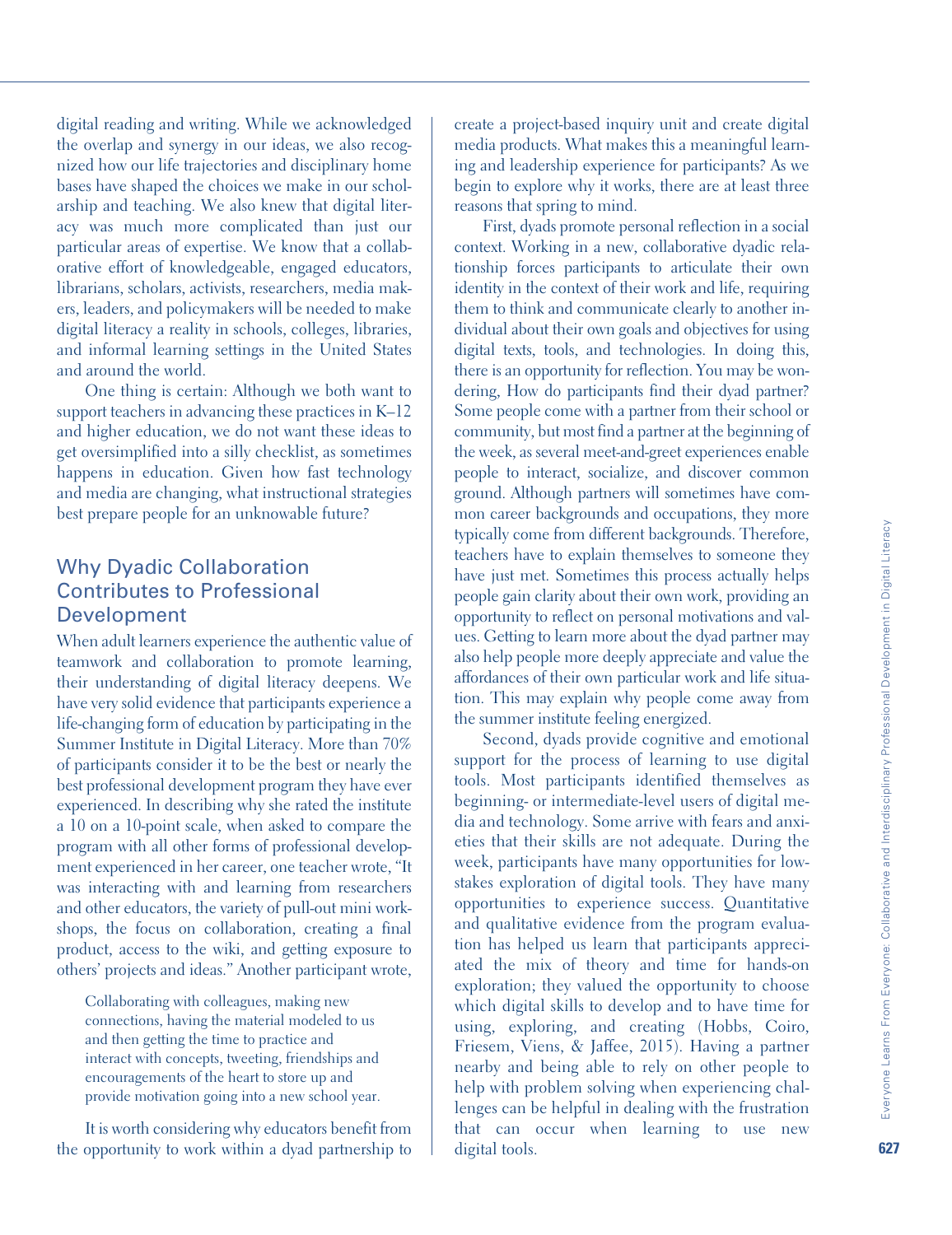Third, dyads support the cycles of risk taking, experimentation, creative iteration, and rapid prototyping, which are key parts of the creative design process. Ideas grow out of shared conversation (Riverdale Country School & IDEO, 2012). We give teachers enough time to get to know each other while learning new digital tools and new pedagogical approaches. We model and scaffold a variety of versatile instructional strategies during the day. Having a dyad partner to share ideas with and explain what has been learned creates repeated opportunities for practice. We surround them with people who have expertise using digital tools, texts, and technologies. Most importantly, participants see us engaged in problem solving when things do not go as planned. Because we demonstrate the ability to work through the inevitable challenges and snafus that occur when using digital media and technology for learning, we think this helps build teacher confidence.

Confidence in one's own ability to figure out how to use digital tools and teach others how to use them is a critical outcome of the Summer Institute in Digital Literacy. Many participants arrived at the institute knowing no one and being completely unfamiliar with many types of digital tool or types of digital learning activity. They leave the program having created a new unit of instruction, having explored a dozen or so digital tools, and having created two digital work products. Data from the program show that more than half of the participants believed that of the 18 digital tools explored during the program, they could show someone else how to use them (Hobbs et al., 2015). Awareness of changes in one's own skill naturally creates a burst of confidence for program participants. Figure 2 offers a model of how we see the value of the components of the institute as contributing to professional development.

#### FIGURE 2 Key Features of the Summer Institute in Digital Literacy

Hands-on workshops

- + Inquiry learning pedagogy
- + Exposure to big ideas
- + Structured collaboration with a dyad partner
- + Digital media production
- + Reflection on the learning process
- = Confidence in implementing digital literacy

Yet, our research findings show that educators' confidence was not localized to feeling more comfortable with the digital tool or technology: It extended to include confidence in collaborating with colleagues and peers on curricular activities; implementing digital literacy projects with students; exploring and using new digital texts, tools, and technology independently; and offering formal or informal staff development programs to educators.

#### Conclusion

Our interest in digital literacy is rooted in the belief that intense, purposeful, hands-on multimodal reading, critical analysis, reflection, and media production activities can provide the kind of meaningful learning experiences that advance learning for students and their teachers alike. We believe that books, movies, music, television, video games, websites, apps, and social media can serve a variety of learning purposes both in school and in the world outside the classroom. Although the saturation and ubiquity of these forms of communication and expression are integral to our daily life experiences, no one yet has a complete understanding of the full scope of competencies required for participating in digital culture. We are all learning how, day by day. When we share and learn with one another, we learn more. Through collaboration, people can harness the massive potential of inquiry learning in a networked world. As one Summer Institute in Digital Literacy participant expressed it, "There was a great sense of everyone being in this together, people supporting one another and learning from each other." This is the essential dimension of authentic lifelong learning. It is why we say, "At the Summer Institute in Digital Literacy, everyone is learning from everyone."

#### References

- Burnett, R. (2015). *Guiding principles*. Atlanta: The Writing and Communication Program, Georgia Tech. Retrieved from <http://wcprogram.lmc.gatech.edu/guiding-principles/>
- Coiro, J., Sekeres, D.C., Castek, J., & Guzniczak, L. (2014). Comparing the quality of third, fourth, and fifth graders' social interactions and cognitive strategy use during structured online inquiry. *Journal of Education*, *194*(2), 1–15.
- Hobbs, R., Coiro, J., Friesem, Y., Viens, S., & Jaffee, M. (2015, April). *Extending the digital literacy competencies of teachers*. Roundtable paper presented at the annual